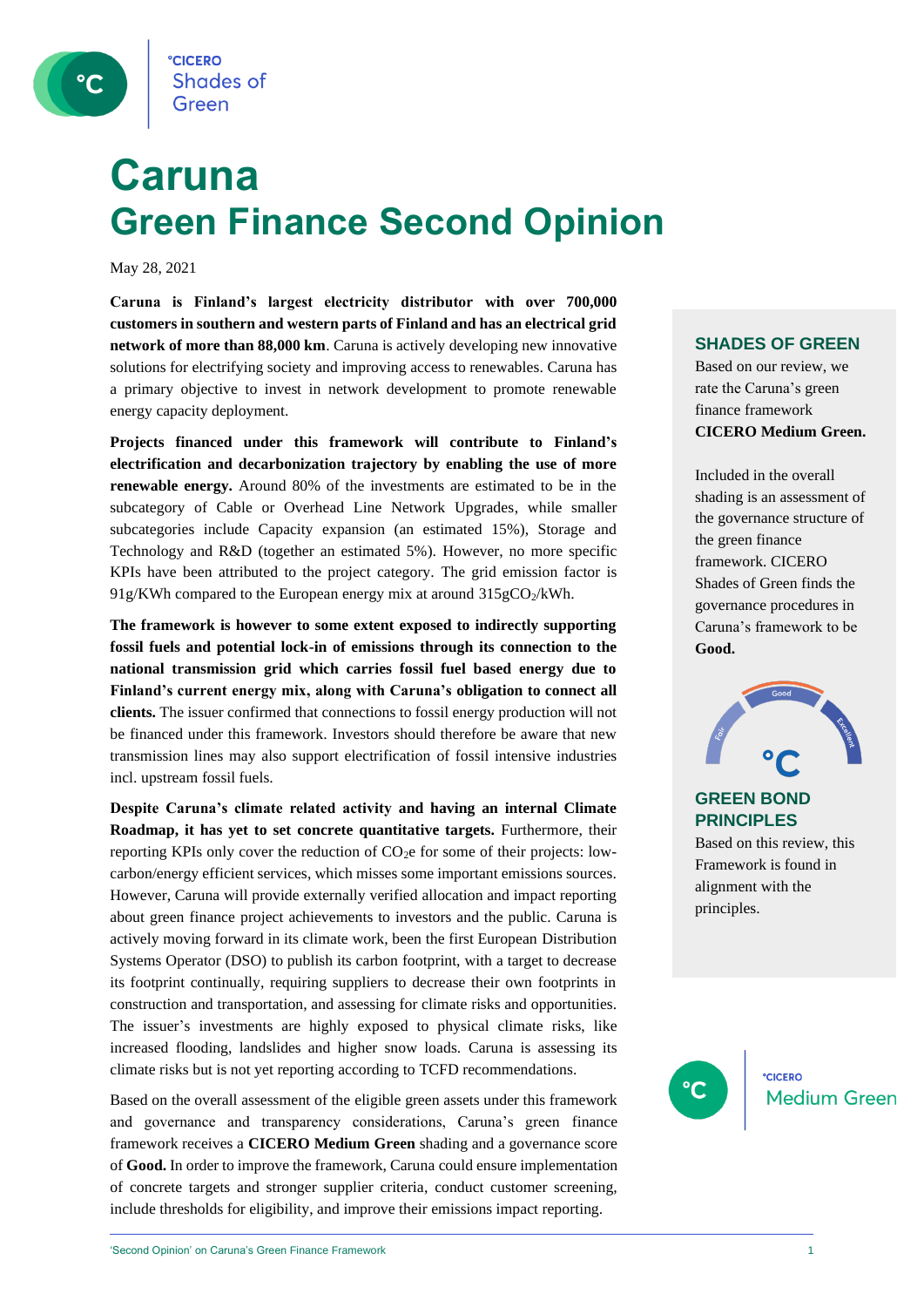

# **Contents**

| 1              |                                                                                                                                                                                                                                           | 3  |
|----------------|-------------------------------------------------------------------------------------------------------------------------------------------------------------------------------------------------------------------------------------------|----|
|                |                                                                                                                                                                                                                                           |    |
| $\overline{2}$ | Brief description of Caruna's green finance framework and related policies __________________________________4                                                                                                                            |    |
|                |                                                                                                                                                                                                                                           |    |
|                |                                                                                                                                                                                                                                           |    |
|                |                                                                                                                                                                                                                                           |    |
|                |                                                                                                                                                                                                                                           |    |
|                |                                                                                                                                                                                                                                           |    |
| 3              |                                                                                                                                                                                                                                           |    |
|                |                                                                                                                                                                                                                                           |    |
|                |                                                                                                                                                                                                                                           |    |
|                |                                                                                                                                                                                                                                           |    |
|                |                                                                                                                                                                                                                                           |    |
|                |                                                                                                                                                                                                                                           |    |
|                |                                                                                                                                                                                                                                           |    |
|                |                                                                                                                                                                                                                                           |    |
|                | <b>Appendix 1:</b> Referenced Documents List <b>Constantine Constantine Constantine Constantine Constantine Constantine Constantine Constantine Constantine Constantine Constantine Constantine Constantine Constantine Constantine C</b> | 14 |
|                | <b>Appendix 2:</b> About CICERO Shades of Green                                                                                                                                                                                           | 15 |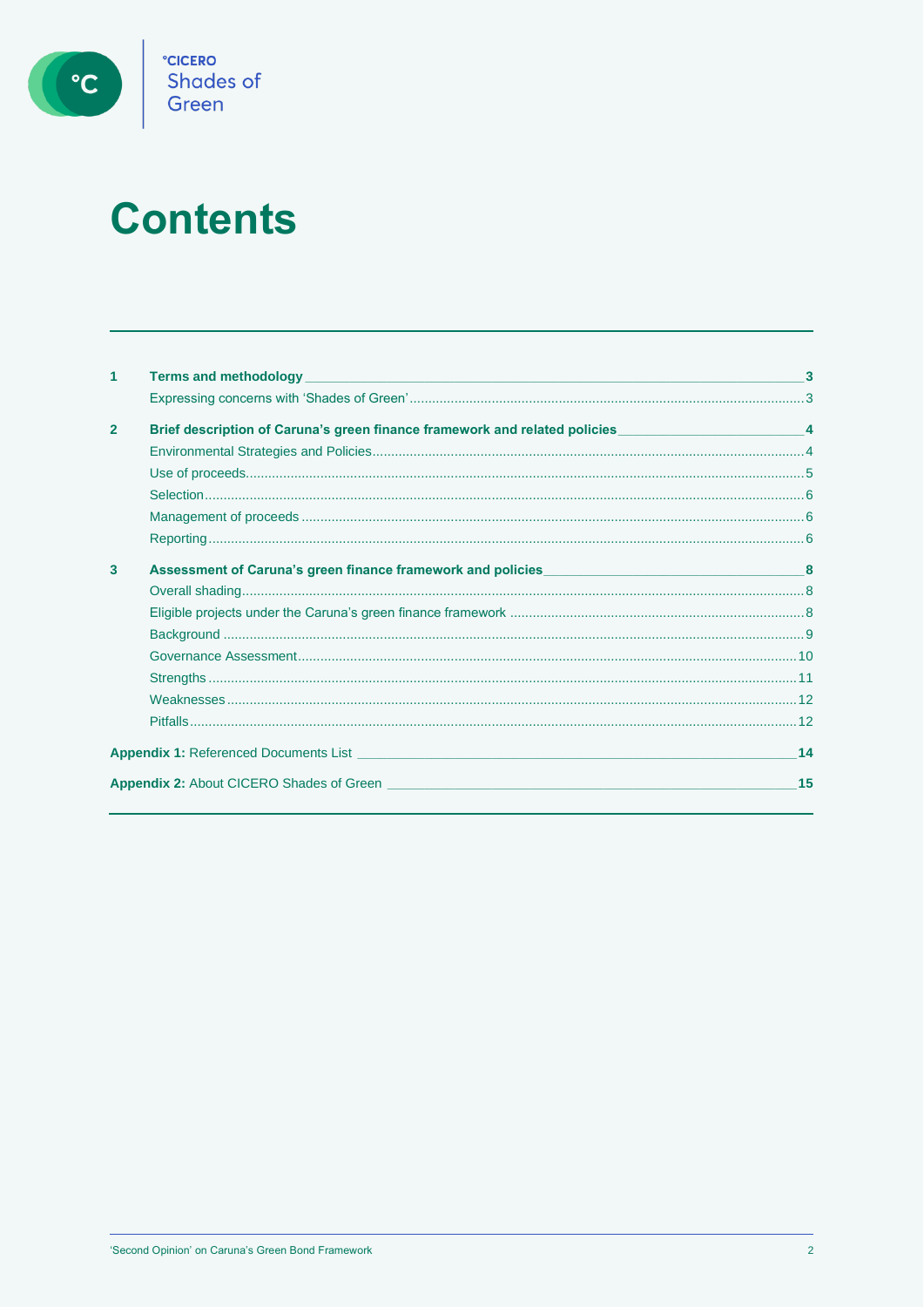

**CICERO Shades of** Green

### **1 Terms and methodology**

This note provides CICERO Shades of Green's (CICERO Green) second opinion of the client's framework dated April 27, 2021**.** This second opinion remains relevant to all green bonds and/or loans issued under this framework for the duration of three years from publication of this second opinion, as long as the framework remains unchanged. Any amendments or updates to the framework require a revised second opinion. CICERO Green encourages the client to make this second opinion publicly available. If any part of the second opinion is quoted, the full report must be made available.

The second opinion is based on a review of the framework and documentation of the client's policies and processes, as well as information gathered during meetings, teleconferences and email correspondence.

#### **Expressing concerns with 'Shades of Green'**

CICERO Green second opinions are graded dark green, medium green or light green, reflecting a broad, qualitative review of the climate and environmental risks and ambitions. The shading methodology aims to provide transparency to investors that seek to understand and act upon potential exposure to climate risks and impacts. Investments in all shades of green projects are necessary in order to successfully implement the ambition of the Paris agreement. The shades are intended to communicate the following:

### **CICERO Shades of Green**



Dark green is allocated to projects and solutions that correspond to the long-term vision of a low carbon and climate resilient future. Fossil-fueled technologies that lock in long-term emissions do not qualify for financing. Ideally, exposure to transitional and physical climate risk is considered or mitigated.



 $\overline{C}$ 

Medium green is allocated to projects and solutions that represent steps towards the long-term vision, but are not quite there yet. Fossil-fueled technologies that lock in longterm emissions do not qualify for financing. Physical and transition climate risks might be considered.

Light green is allocated to projects and solutions that are climate friendly but do not represent or contribute to the long-term vision. These represent necessary and potentially significant short-term GHG emission reductions, but need to be managed to avoid extension of equipment lifetime that can lock-in fossil fuel elements. Projects may be exposed to the physical and transitional climate risk without appropriate strategies in place to protect them.



Examples

Efficiency investments for fossil fuel technologies where clean alternatives are not available

Wind energy projects with a strong

integrates environmental concerns

governance structure that

Bridging technologies such as

plug-in hybrid buses

Sound governance and transparency processes facilitate delivery of the client's climate and environmental ambitions laid out in the framework. Hence, key governance aspects that can influence the implementation of the green bond are carefully considered and reflected in the overall shading. CICERO Green considers four factors in its review of the client's governance processes: 1) the policies and goals of relevance to the green finance framework; 2) the selection process used to identify and approve eligible projects under the framework, 3) the management of proceeds and 4) the reporting on the projects to investors. Based on these factors, we assign an overall governance grade: Fair, Good or Excellent. Please note this is not a substitute for a full evaluation of the governance of the issuing institution, and does not cover, e.g., corruption.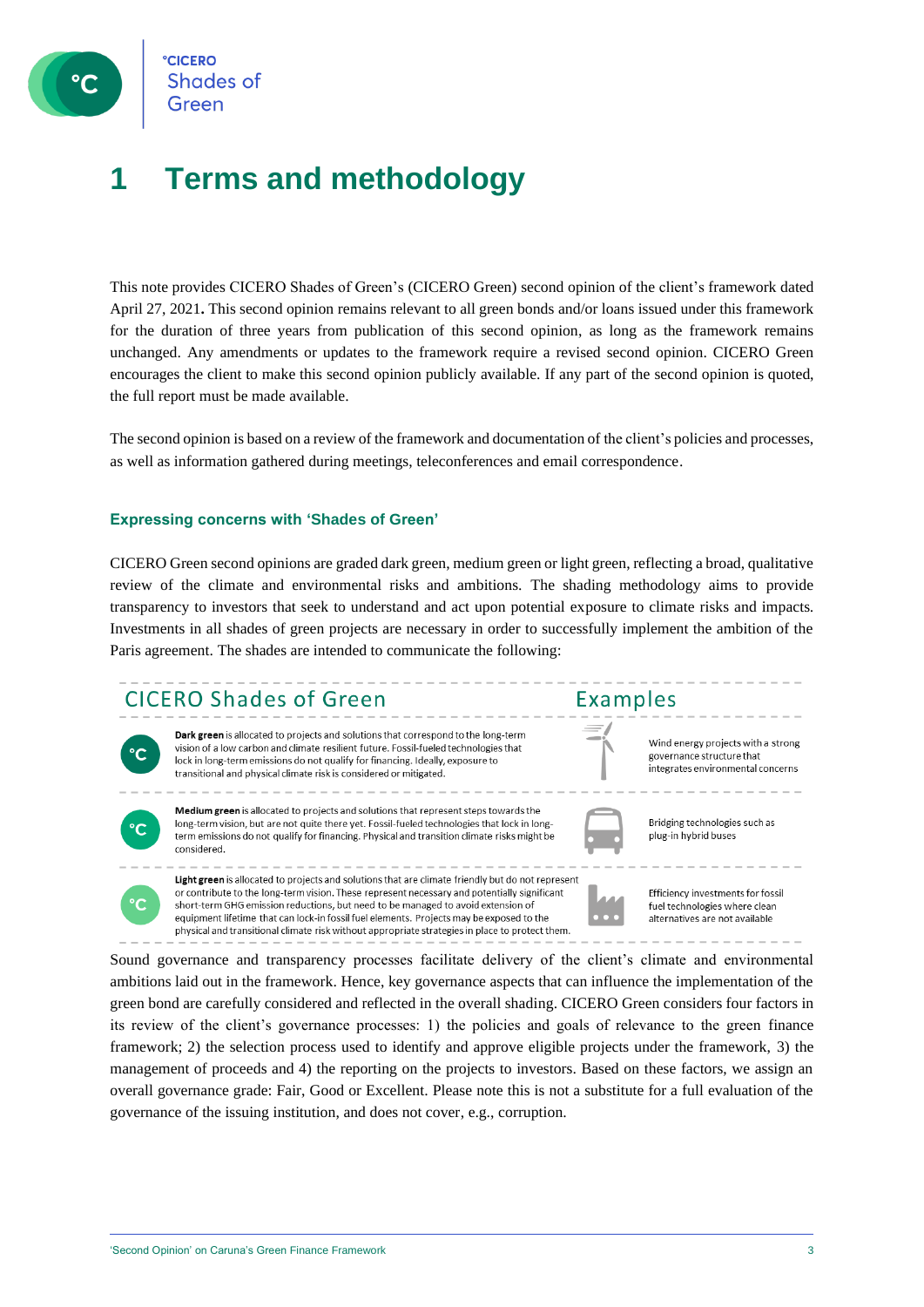## **2 Brief description of Caruna's green finance framework and related policies**

Caruna is Finland's largest electricity distributor with 20% of the electricity being distributed through their network. The current Caruna group came into existence on 1<sup>st</sup> January 2018 and is comprised of Caruna Networks Oy as the parent company. It fully owns (100%) two operating subsidiaries, Caruna Oy and Caruna Espoo (known as "Caruna OpCos"). The issuer of bonds is the external special purpose vehicle Transmission Finance DAC.

Caruna has over 700,000 customers in southern and western parts of Finland and has an electrical grid network of more than 88,000 km. Caruna also develops new innovative solutions for electrifying society and employs more than 300 people while additionally employing 1000 people nationwide through operation and maintenance. By the end of 2020, more than 9400 renewable energy generation systems have been connected to their network, an increase of 42% from 2019 and an increase in 20% renewable energy production from 2019. Caruna had a grid electricity consumption emission factor of 72 gCO2/kWh in 2020<sup>1</sup> (Caruna's grid factor is the same as the national grid factor). In the Nordics, electricity demand is expected to increase from 406TWh (2020) to 664 TWh (2050), with electrification of industry and transport being the major drivers<sup>2</sup>. Grid capacity expansion is crucial to meet the increase in demand.

#### **Environmental Strategies and Policies**

Caruna consideration for the environment throughout their operations and network is reflected in its environment related policies, its work on emissions reduction, biodiversity, and responsible material use. Caruna has a Health, Safety, and Environmental Policy which declares their commitment to climate change mitigation and management of environmental impacts from a lifecycle point of view. According to the issuer, they also have a Climate Roadmap which they started implementing in 2021 focused on measures reducing the carbon handprint<sup>3</sup> of customers, reducing their own carbon footprint, and the development of the management and communication of climate issues. Caruna's major emissions sources include the materials used to build the electricity network, the loss of electricity in the distribution, the electricity, which is distributed, as well as the construction work on the network. In 2020, Caruna calculated their carbon footprint of their own operations in line with the Greenhouse Gas Protocol. The calculations covered scope 1-3 emissions done for years 2018-2020 and the total emissions are reported in their Annual Report. Most of Caruna's emissions are Scope 3 emissions, which come from their procurement and supply chain. Scope 1 covered their direct emissions which are derived mainly from leaks of sulphur hexafluoride and use of back-up power systems. Scope 2 covered their indirect emissions originating mainly from the losses in electricity distribution and transformation. From 2018 to 2020, overall emissions have generally followed a decreasing trend. Scope 3 emissions fell from 137,466 tons of CO2e in 2018 to 90,636 tons of CO2e in 2020 while scope 1 and 3 emissions slightly increase from 147 tons of CO2e and 53,523 tons of CO2e in 2018 to 354 tons of CO2e and 54,688 tons of CO2e in 2020 respectively. Around 60% of the emissions consist

 $^{\rm 1}$ https://www.fingrid.fi/en/electricity-market/electricity-market-information/real-time-co2-emissions-estimate/ <sup>2</sup> [https://www.energiforetagen.se/globalassets/dokument/nordenergi/electrification-in-the-nordics---](https://www.energiforetagen.se/globalassets/dokument/nordenergi/electrification-in-the-nordics---nordenergi_19_05_2021.pdf)

[nordenergi\\_19\\_05\\_2021.pdf](https://www.energiforetagen.se/globalassets/dokument/nordenergi/electrification-in-the-nordics---nordenergi_19_05_2021.pdf)

<sup>&</sup>lt;sup>3</sup> A **handprint** refers to the beneficial environmental impacts that organizations can achieve and communicate by providing products that reduce the footprints of customers. A **carbon handprint** is the reduction of the **carbon** footprint of a customer or customers (https://doi.org/10.1016/j.jclepro.2018.09.233)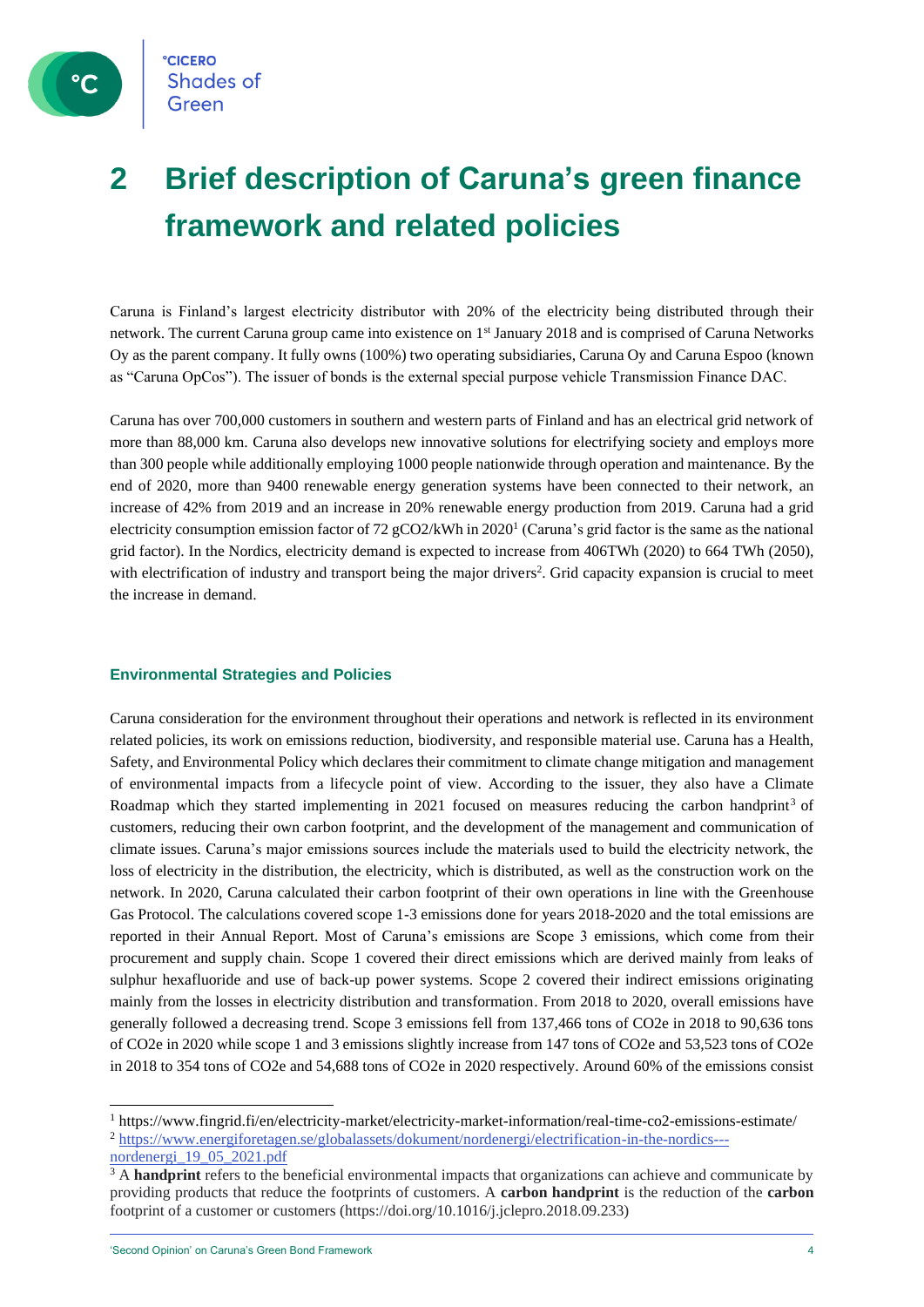### **CICERO** Shades of

of factors that can be mitigated (e.g. network materials, fuel upstream, construction etc.) and the rest consist of mainly losses of electricity. Their annual report also lists qualitative targets, measures and indicators for *climate impacts* and *responsible land use and biodiversity*. Caruna also works on helping their users decrease their carbon emissions (carbon handprint) through e.g. enabling the shifting to renewables. Caruna's procurement of materials processes also include comparison of environmental aspects and corporate responsibility strategies, including the requirement of decreasing the suppliers' carbon footprint of production and transportation.

Caruna is committed to using land responsibly as they design, build and maintain a reliable electricity network. Their new distribution transformers conform to the ECO Directive. They have a recycling and reuse programme which ensures that their dismantled materials, such as cables, transformers, and electricity poles are handled correctly considering lifecycle impacts. Caruna has a recycling rate over 90%. In 2020, approximately 97% of the processed scrap material from transformers and cables, created by Caruna's projects, was recycled and reused. According to the Annual Report, quantities of new material, waste, and recycling rates are monitored. Caruna monitors and manages its environmental impacts, e.g. minimizing oil leaks from transformers based on system alarms, maintenance inspections and stakeholder feedback and replanting freed-up-cable corridors to promote biodiversity.

Caruna has both an internal Code of Conduct and Compliance Policy. Caruna has the following certified management systems: environmental management (ISO 14001), occupational health and safety (ISO 45001), and asset management (ISO 55001). It has reported in line with the GRI for several years and the financial results form a part of their annual report. The annual report covers the standard disclosures of the GRI Standards, its Electrical Utilities Sector Disclosures as well as the sustainability topics considered material in their operations. Furthermore, Caruna's Supplier Code of Conduct requires suppliers to support and respect internationally proclaimed human rights and labour standards, as well as promote environmental responsibility and support a precautionary approach to environmental challenges.

Caruna uses TCFD to evaluate the climate change impacts on their operations. In 2020 they updated their assessment and status of their actions and strengthened the management of climate issues, as well as their links with strategies and targets. Caruna has invested in the weatherproofing of the electrical network specifically against storm damage, also in a way that digitalises the electricity network resulting in lower faults and shorter duration of unavoidable faults. Their current investment programme, which continues over the next decade, aims to increase the resilience of the electricity system in order to comply with the Finnish reliability-of-supply criteria that must be fulfilled by the end of 2028. For example, Caruna is investing in underground cabling and has worked with Fortum on a battery-based renewable energy storage facility in 2020. In rural sparsely populated areas, there may be an extension of the national deadline past 2028. In these areas, Caruna is instead replacing above-ground poles with new ones, clearing trees from power line areas, and making use of automation.

#### **Use of proceeds**

The net proceeds of the green financing issued by Caruna will be used to finance or re-finance eligible projects that have been evaluated and selected by Caruna in accordance with the Green Financing Framework under the energy efficiency category. Around 80% of the investments are estimated to be in the subcategory of Cable or Overhead Line Network Upgrades, while smaller subcategories include Capacity expansion (an estimated 15%), Storage and Technology and R&D (together an estimated 5%). All eligible projects will be located in Finland. According to the issuer, the first issue will be mainly re-financing of eligible projects. Refinancing of eligible projects will have a look-back period of no longer than 5 years from the time of issuance.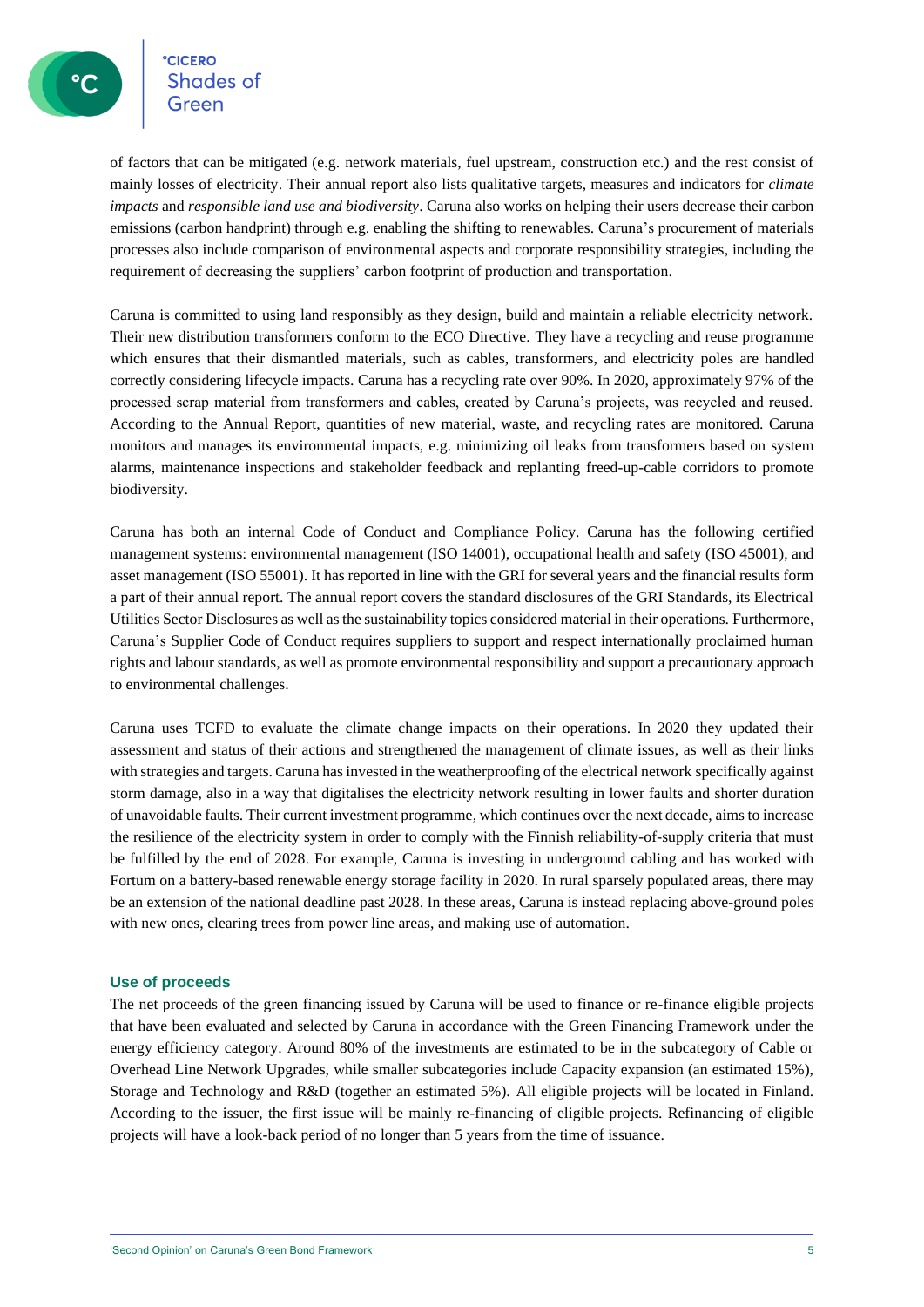Green proceeds will not be allocated to projects for which the purpose of the project is fossil energy production, nuclear energy generation, weapons and defence, potentially environmentally harmful resource extraction (such as rare-earth elements or fossil fuels), gambling or tobacco.

#### **Selection**

The selection process is a key governance factor to consider in CICERO Green's assessment. CICERO Green typically looks at how climate and environmental considerations are considered when evaluating whether projects can qualify for green finance funding. The broader the project categories, the more importance CICERO Green places on the governance process.

Caruna will establish a green finance committee (GFC) to evaluate and select assets and to ensure that projects are aligned with eligibility criteria detailed in the green framework. The committee will meet at least on an annual basis. The GFC comprises representatives from different departments, including the Health, Safety and Environment Manager, Electricity Network Business Controller and Treasury Manager. According to the issuer, decisions are made based on consensus.

The GFC will be responsible for:

- Evaluating the compliance of proposed assets with the eligibility criteria.
- Ensuring that the pool of eligible assets is aligned with the categories and criteria as specified under the use of proceeds.
- Replacing investments that no longer meet the eligibility criteria (e.g. following divestment, liquidation, concerns regarding alignment of underlying activity with eligibility criteria etc.).
- Review and update the Green Finance Framework as needed.
- Reporting to investors through the Green Financing Investor Report.

ESG risks are screened already in the long-term network planning phase and more detailed in portfolio management, program and project level.

#### **Management of proceeds**

CICERO Green finds the management of proceeds of Caruna to be in accordance with the Green Bond and Green Loan Principles. Caruna will establish a green financing register (GFR) with the purpose to monitor eligible projects financed by the green proceeds, as well as provide an overview of the allocation of the net green proceeds issued to the respective eligible projects. The value of the eligible projects detailed in the GFR will at least equal the aggregate net proceeds of all outstanding Caruna green bonds and loans.

If total outstanding net proceeds of green finance exceed the value of the eligible projects in the GFR, proceeds yet to be allocated towards eligible projects will be held in accordance with Caruna's liquidity management policy and managed as such. The Green Financing Register will form the basis for the impact reporting.

#### **Reporting**

Transparency, reporting, and verification of impacts are key to enable investors to follow the implementation of green finance programs. Procedures for reporting and disclosure of green finance investments are also vital to build confidence that green finance is contributing towards a sustainable and climate-friendly future, both among investors and in society.

Caruna will report annually using a Green Finance Investor Report which will include allocation and impact reporting. The report will include allocation and impact reporting. Allocation reporting will include a listing of all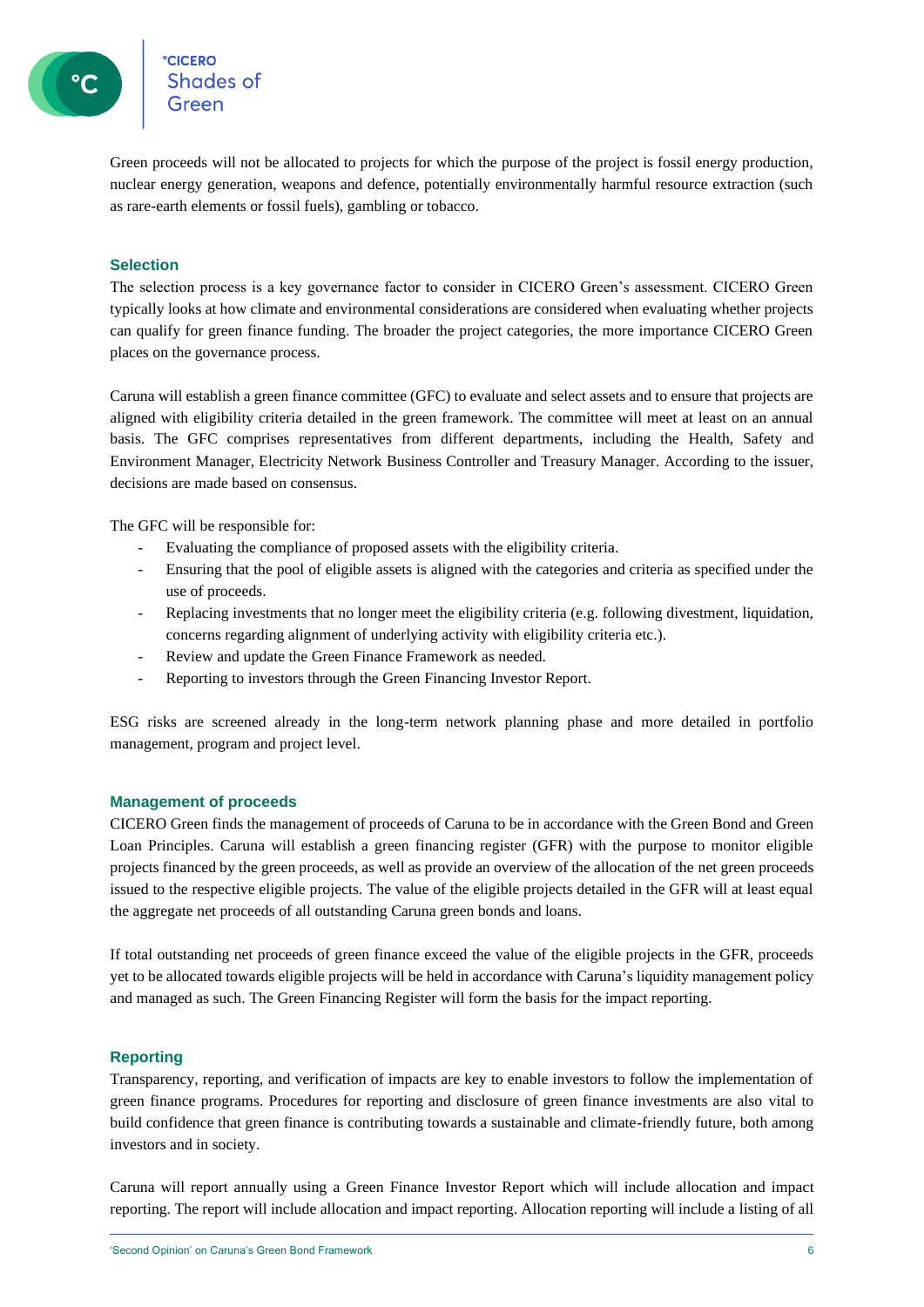### **CICERO Shades of**

individual bonds, description of the portfolio of eligible projects and allocation at portfolio level, type of financing instruments utilized and respective outstanding amounts, information on the split between new financing and refinancing and a list of eligible projects including the amounts allocated, including allocated and disbursed amounts per category and geographical distribution.

They intend to report on quantitative impact indicators where feasible and relevant data information is available. The impact reporting aims to disclose the environmental impacts of the eligible projects financed under the green framework, based on Caruna's financing share of each project. They intend to report on quantitative impact indicators where feasible and relevant data information is available. Caruna can finance large and small eligible assets in the same project category, and impact reporting will, to some extent, be aggregated. The impact assessment is provided with the reservation that not all related data can be covered and that calculations therefore will be on a best-effort basis. Emissions calculations will use the Finnish national grid factor which will be included in the report. The impact assessment will, if applicable, be based on the following example Key Performance Indicators (KPIs) related to energy efficiency:

- Capacity expansions in connecting new renewable energy to the grid (MWh).
- Amount of underground cables installed (in km)
- Amount of yearly grid losses (in MWh)
- Number of smart grid installations in the last 12 months
- Reduction of CO2e due to low-carbon/energy efficient services, such as but not limited to charging infrastructure for EV's, small-scale solar panel systems and related services both for consumers and communities, load management services
- Renewable production in Caruna's network (in MWh)
- A list of projects financed and a qualitative explanation as to why they are sustainable and how they contribute, and geographical location.

Caruna will appoint an external independent auditor to annually assure that the selection process for the financing of eligible projects and that the allocation of the net proceeds of the green financing are done in accordance with Caruna's green finance framework. Impact reporting will also be externally verified. The third-party review and the green financing investor report will be publicly available on Caruna's website.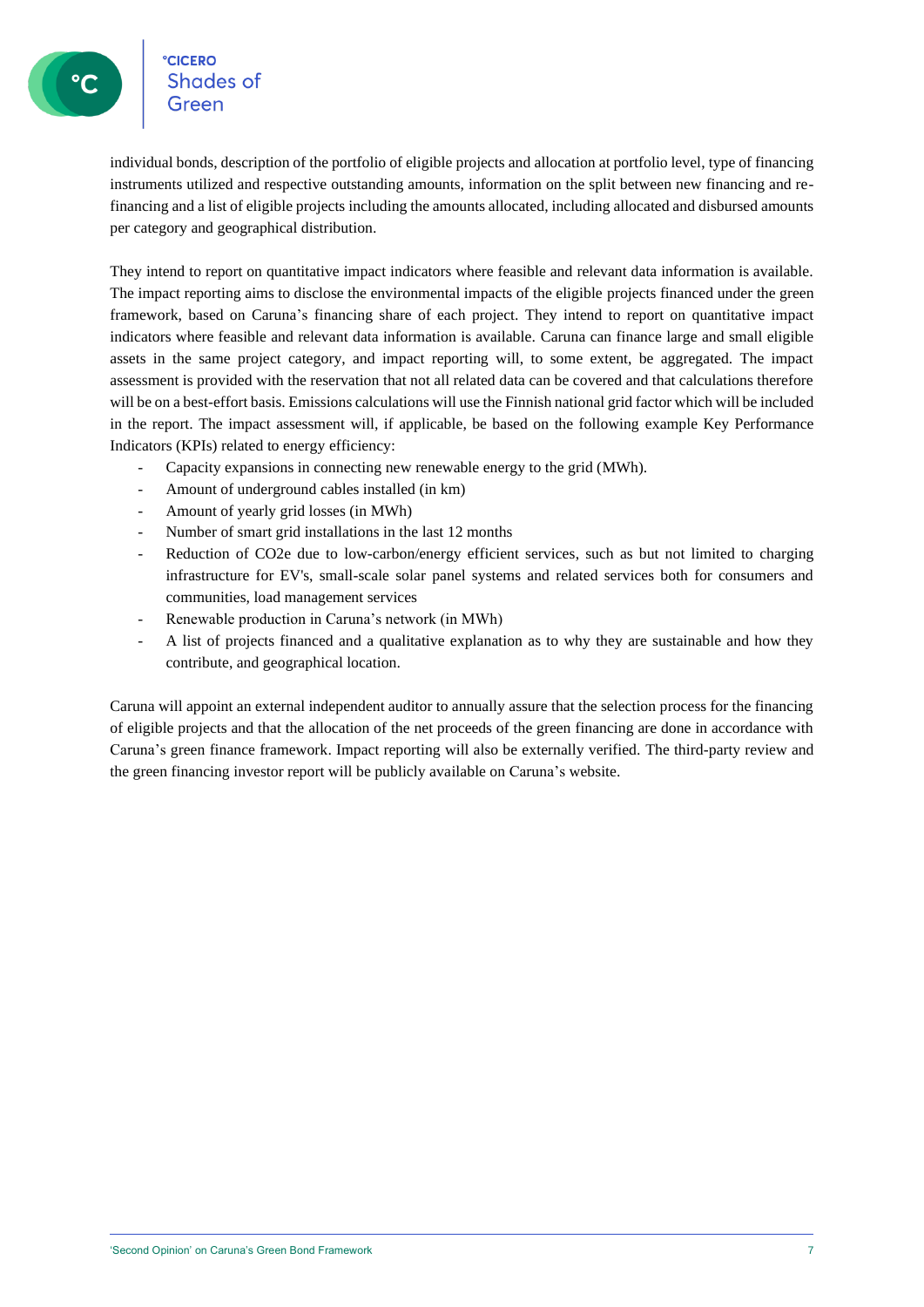

## **3 Assessment of Caruna's green finance framework and policies**

The framework and procedures for Caruna's green bond investments are assessed and their strengths and weaknesses are discussed in this section. The strengths of an investment framework with respect to environmental impact are areas where it clearly supports low-carbon projects; weaknesses are typically areas that are unclear or too general. Pitfalls are also raised in this section to note areas where Caruna should be aware of potential macrolevel impacts of investment projects.

#### **Overall shading**

Based on the project category shadings detailed below, and consideration of environmental ambitions and governance structure reflected in Caruna's green finance framework, we rate the framework **CICERO Medium Green.**

#### **Eligible projects under the Caruna's green finance framework**

At the basic level, the selection of eligible project categories is the primary mechanism to ensure that projects deliver environmental benefits. Through selection of project categories with clear environmental benefits, geen bonds aim to provide investors with certainty that their investments deliver environmental returns as well as financial returns. The Green Bonds Principles (GBP) state that the "overall environmental profile" of a project should be assessed and that the selection process should be "well defined".

| Category          | Eligible project types                                                                                                                                                                                                                                                                                                                        |              | Green Shading and some concerns                                                                                                                                                                                                                                                                                                                                                                                                                               |
|-------------------|-----------------------------------------------------------------------------------------------------------------------------------------------------------------------------------------------------------------------------------------------------------------------------------------------------------------------------------------------|--------------|---------------------------------------------------------------------------------------------------------------------------------------------------------------------------------------------------------------------------------------------------------------------------------------------------------------------------------------------------------------------------------------------------------------------------------------------------------------|
| Energy Efficiency | Capacity Expansion-Construction,<br>reconstruction and upgrading of electricity<br>networks to connect new electricity<br>production or consumption to the grid in<br>Finland such as but not limited to new<br>cables connecting residential and<br>commercial sites to the grid                                                             | $\checkmark$ | <b>Medium to Dark Green</b><br>A well-functioning power grid is a<br>prerequisite for electrification.<br>Distribution grids connect with the national<br>grid and can transport energy generated<br>from fossil fuels. Caruna is legally obliged<br>to offer grid connections to all clients,<br>including those associated with fossil fuel                                                                                                                 |
|                   | <b>Cable or Overhead Line Network</b><br><b>Upgrades</b> - Upgrading of electricity<br>networks to decrease losses and/or enhance<br>capacity for electricity distribution such as<br>but not limited to improving existing cable<br>lines or overhead lines; moving overhead<br>lines to underground cables, and transformer<br>substations. |              | related activities. Caruna does not foresee<br>such new connections or upgrades with<br>fossil fuel producers in the near future and<br>can exclude from such use of proceeds.<br>Though rare, if they come across a<br>controversial project, they may pertain to<br>opt out from such an investment. Caruna<br>does not screen for fossil fuel intensive<br>end-customers. In general, there is a risk of<br>lock-in if the connections are still to fossil |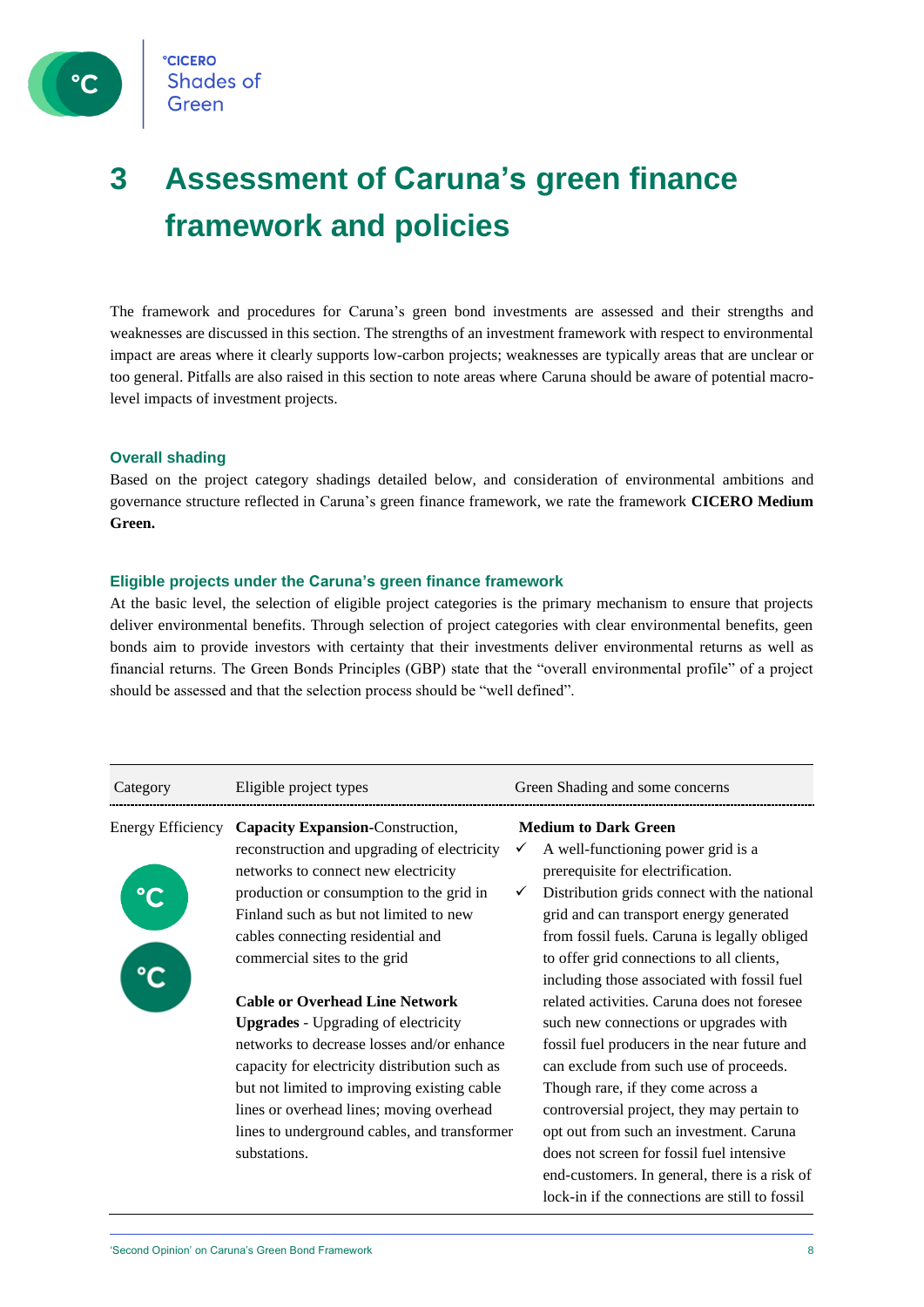**Storage and Technology** - development and construction of energy storage, energy recovery and smart grids such as but not limited to storage solutions and smart grid installations.

**R&D**- R&D into creating new and/or improving old charging technologies and/or  $\checkmark$ increasing the accessibility of such technologies to customers such as but not limited to investments done through Caruna LAB

fuel-based energy and transition to renewable is not fast enough.

 $\checkmark$  Electrical equipment use SF6, a potent greenhouse gas, and pose a risk of leaks. Caruna manages and reports on SF6 gas and leaks and also new equipment have lower rate of leaks.

- Battery storage requires high volumes of environmentally sensitive materials, including lithium, manganese and cobalt. The supply chains for these materials need to be appropriately managed, to avoid creating new adverse social and environmental impacts. Responsible sourcing and recycling should be part of any project developer's strategy.
- Grids are susceptible to exceptional weather conditions, such as storms, heavy snowfall and exceptionally severe frosts. Caruna actively manages these risks and screens for them in the project selection process.
- ✓ Cable or Overhead Line Network Upgrades can have environmental impacts related to emissions, ecosystem including biodiversity. Caruna pre-screens for ecosystem related impacts and uses a life cycle approach in their decision making process.

Table 1. Eligible project categories

#### **Background**

In 2019, global renewable electricity generation rose 6%, with wind and solar PV technologies together accounting for 64% of this increase. Although the share of renewables in global electricity generation reached almost 27% in 2019, renewable power still needs to expand significantly to meet the IEA's Sustainable Development Scenario (SDS) share of 50% of the generation by 2030<sup>4</sup>. The EU has committed itself to a clean energy transition, which will contribute to fulfilling the goals of the Paris Agreement on climate change and provide clean energy to all. To deliver on this commitment, the EU has set binding targets, e.g., to increase the share of renewable energy to at least 32% of EU by 2030, reduce greenhouse gas emissions by at least 40% and increase energy efficiency by at least 32.5% .

Finland must reduce its greenhouse gas emissions by at least 80% by 2050 from the levels in 1990. The national renewable energy target set for 2030 in the National Energy and Climate Strategy (2016) is 50% of the gross final energy consumption<sup>5</sup>. Finland's 2030 target for non-ETS greenhouse gas emissions is -39% compared to 2005 as

<sup>4</sup> https://www.iea.org/fuels-and-technologies/renewables

<sup>5</sup> https://ec.europa.eu/energy/sites/ener/files/documents/fi\_final\_necp\_main\_en.pdf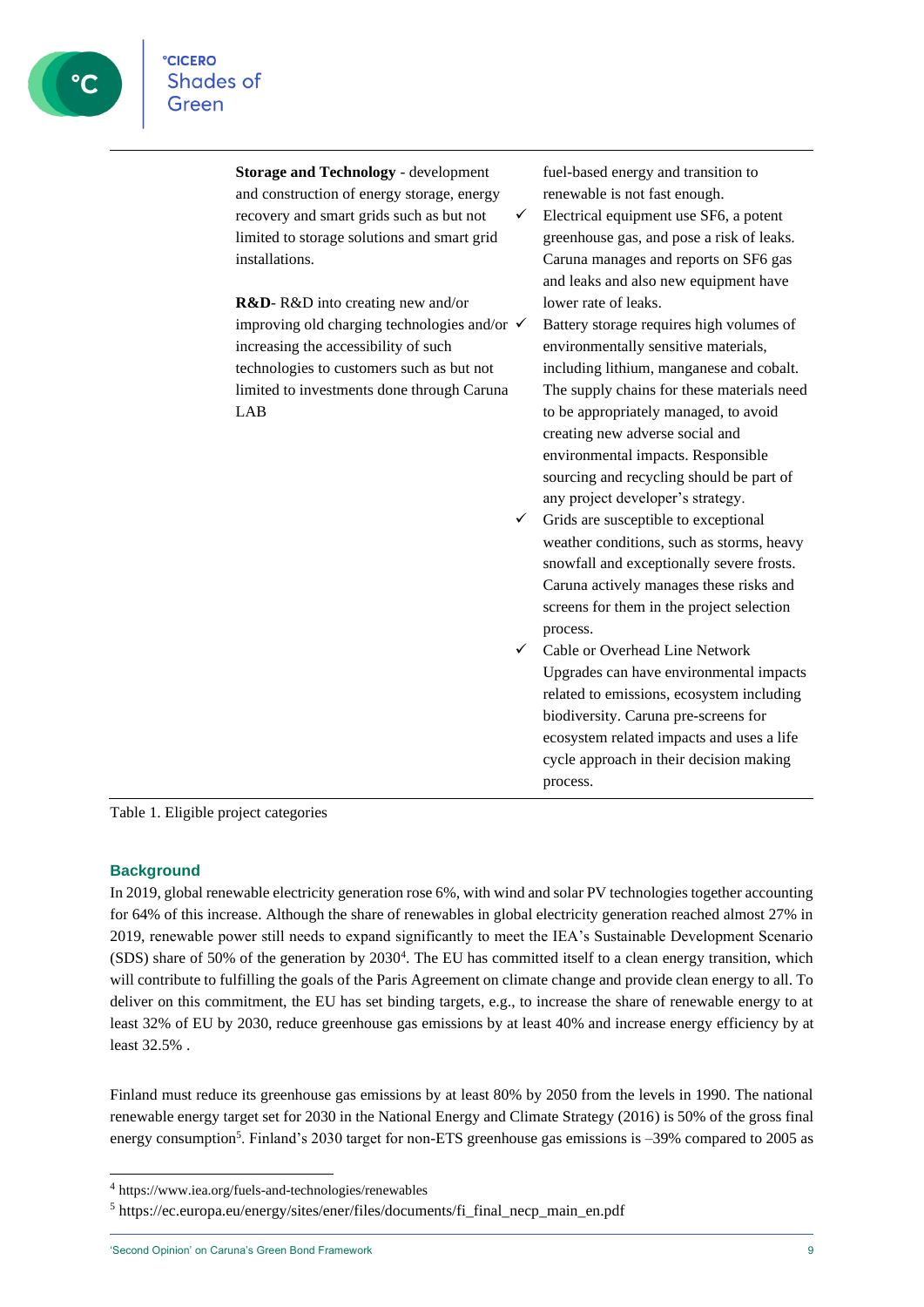**CICERO CICERO**<br>Shades of

set in the Effort Sharing Regulation (ESR)<sup>6</sup>. However, the government has set the objective to be carbon-neutral in 2035 and carbon-negative soon after that. Grid capacity is important to meeting this objective. The Climate and Energy Strategy and Medium-term Climate Change Policy Plan (KAISU) will be updated by 2021. The emission factor of electricity production in Finland is currently 91  $gCO<sub>2</sub>/kWh$  and the emission factor for electricity consumed in Finland  $111gCO<sub>2</sub>/kWh$  for  $2021.<sup>7</sup>$ 

On a global level, the IEA Sustainable Development Scenario estimates a required energy efficiency improvement rate of 3.2% per year through 2040, which is double the rate in the period 2000-2016, in order to be in line with the SDS scenario<sup>8</sup>. Energy efficiency investments, such as smart technology aimed at reducing energy consumption, are key to reducing emissions. Smart grids and grid upgrades are necessary to manage and increase the share of intermittent and decentralised renewable energy. In 2018, the Finnish Parliament accepted the government's proposal (HE 144/2018) regarding the transition to a centralized information exchange unit, datahub, to serve electricity suppliers, DSOs and customers<sup>9</sup>. The new system is intended to be operational in spring  $2021$ . This will contribute to a more efficient energy market and help customers to gain information about when energy prices are lower and shift their energy consumption accordingly.

Energy storage is a key enabling technology for rolling out renewable energy further. In 2019, 2.9 GW of storage capacity were added to electricity systems globally – however this was almost 30% less than in 2018. The roll-out of storage systems is fragile and dependent on policy support.

The EU Taxonomy includes the activities transmission and distribution of electricity and the storage of energy. Currently, it is expected that most investments in transmission grids in Europe could qualify.

#### **Governance Assessment**

Four aspects are studied when assessing the Caruna's governance procedures: 1) the policies and goals of relevance to the green finance framework; 2) the selection process used to identify eligible projects under the framework; 3) the management of proceeds; and 4) the reporting on the projects to investors. Based on these aspects, an overall grading is given on governance strength falling into one of three classes: Fair, Good or Excellent. Please note this is not a substitute for a full evaluation of the governance of the issuing institution, and does not cover, e.g., corruption.

Caruna is creating a strong foundation for work on climate issues and supporting societal transition to a low carbon economy. Caruna aims to continuously improve in reducing its emissions and that of society, however, has not yet set quantitative environmental or climate targets nor drafted a related public strategy. According to the issuer, they do have an internal Climate Roadmap and have set climate actions for 2021. They were the first European DSO to complete and publish their carbon footprint, including Scope 3 (supply chain emissions). Caruna has assessed its physical and transition related climate related risks according to the TCFD Framework but has not done so using scenario analysis.

Their selection process for their eligible projects is made within a Green Finance Committee which makes decisions in consensus and is based on existing internal pre-screening measures. Caruna is also aware of its climate related risks even though it is not yet using scenario analysis to do so. They try to avoid controversial projects take

<sup>6</sup> Regulation (EU) 2018/842 of the European Parliament and of the Council of 30 May 2018 on binding annual greenhouse gas emission reductions by Member States from 2021 to 2030 contributing to climate action to meet commitments under the Paris Agreement and amending Regulation (EU) No 525/2013.

<sup>7</sup> https://www.fingrid.fi/en/electricity-market/electricity-market-information/real-time-co2-emissions-estimate/

<sup>8</sup> <https://www.iea.org/reports/energy-efficiency-2019>

<sup>&</sup>lt;sup>9</sup> https://www.dittmar.fi/insight/finland-moves-forward-in-the-development-of-a-smart-electricity-system/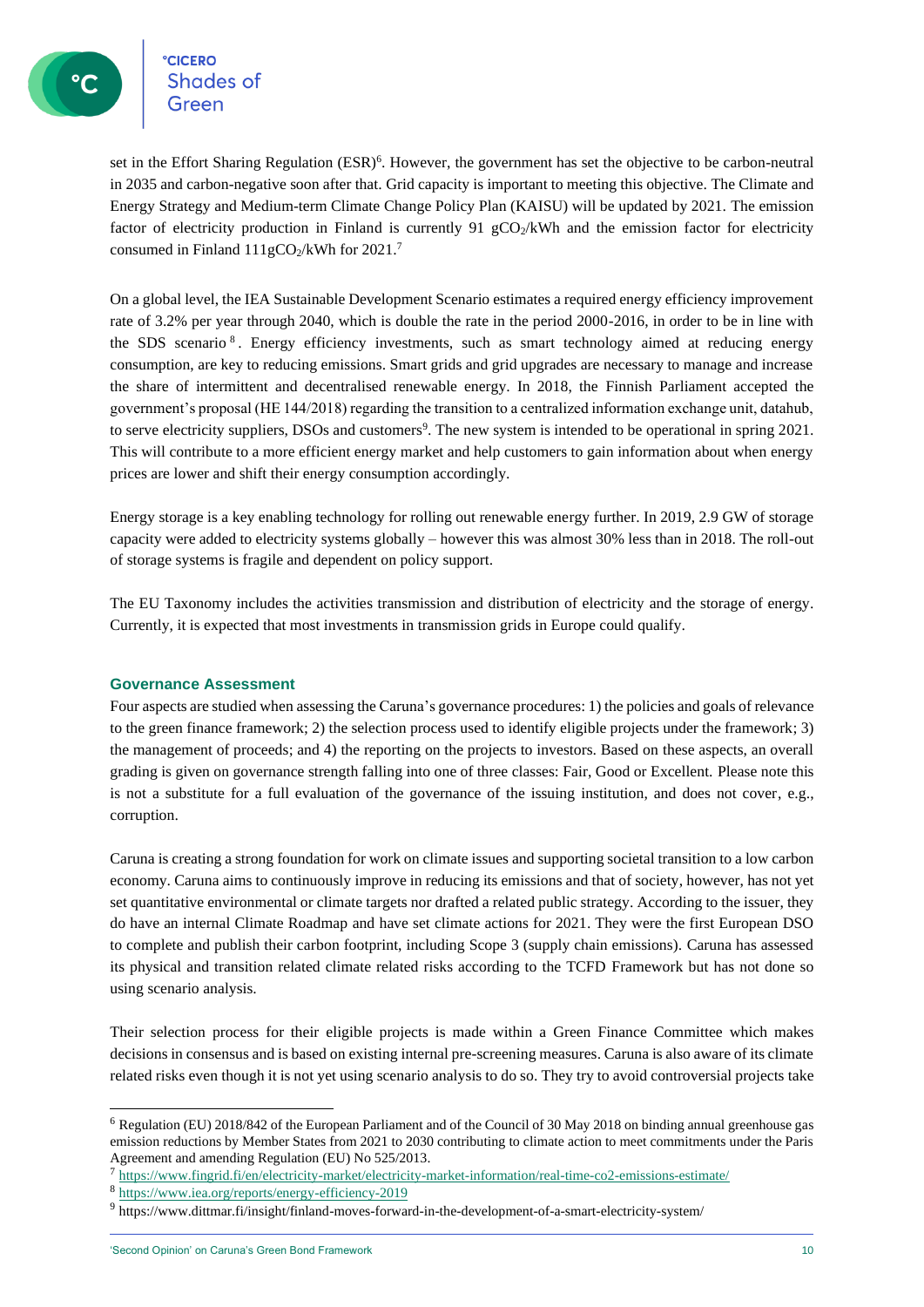**CICERO** Shades of

a general life cycle approach and supply chain inclusive approach to manage their risks. Caruna is also working with their supply chains so that they can in the future use this information for decision making. Caruna's annual

reporting, which covers both allocation and impact reporting, is aligned with the Green Bond Principles and both allocation and impact reporting will be subject to external verification. Furthermore, they will disclose their methodologies and assumptions related to impact reporting calculations in the report.

The overall assessment of Caruna's governance structure and processes gives it a rating of **Good**.



#### **Strengths**

Caruna has set up a Green Finance Committee which has representation across several different departments, including the HSE manager, to select the projects that will be eligible for funding under the GFF. Their reporting through their annual Green Financing Investor Report will include both allocation and impact reporting, both of which will be externally verified, which can be seen as a strength.

Caruna has also demonstrated its interest to improve its own climate friendliness and its ambition to enable further transition to renewables within society. It has assessed its climate footprint, as well as that of its clients (climate handprint) and is currently gathering data from its suppliers about the emissions related data from the materials it uses in its operations and infrastructure. According to its Annual Report 2020, it has also met most of its environmental targets for last year and is committed to continuous improvement also for next year.

Caruna plans to invest in storage technologies and R&D projects that support rapid uptake of renewable energy. Their capacity expansion is also directly focused on connecting to more renewable energy, which has become their primary objective. Green proceeds will not be allocated to projects for which the purpose of the project is fossil energy production, nuclear energy generation, weapons and defence, potentially environmentally harmful resource extraction (such as rare-earth elements or fossil fuels), gambling or tobacco.

Caruna's main priority is to invest in network development to support new renewable energy capacity deployment. Their network also include a high share of EV charging infrastructure. Caruna recognises that both physical climate risks as well as transition risks will have an influence on their operations. According to the issuer, their climate risk assessment highlighted how transition risks could be turned into opportunities. Also, their work on energy storage systems and their transferring of the network underground will help improve the resilience of the local grid. According to the issuer, Caruna has not yet used scenario analysis as recommended by TCFD for assessing its risks nor does it report against the TCFD recommendations in its annual financial reporting. Use of scenario analysis can provide a more robust evidence base for decision making related to climate risks as well as opportunities. According to the issuer, they will follow market based practices in sustainability reporting

Caruna has also recognised the impact of its operations on biodiversity, as well as the opportunities that future changes in the placement of infrastructure underground brings to both ecosystems and society. Even though environmental impact assessments are not typically required for their operations, Caruna conducts a light internal assessment based on databases to avoid controversial projects and projects which may have negative impact on the environment. It has also conducted singular biodiversity related projects.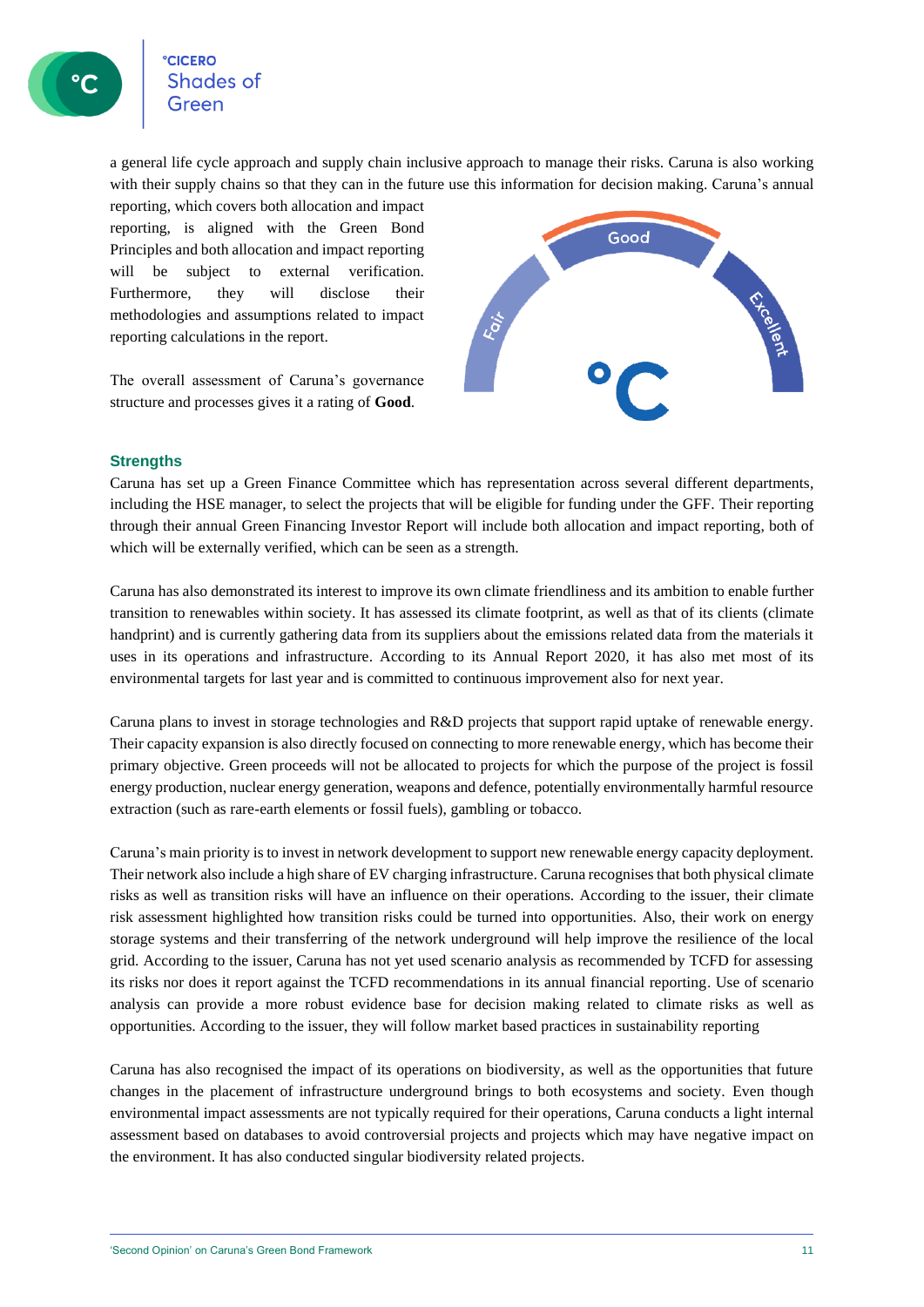#### **Weaknesses**

CICERO Green sees no material weaknesses in Caruna's Green Finance Framework.

#### **Pitfalls**

Caruna has yet to set concrete quantitative targets for its own environmental impact – short or long-term. The current targets are to increase renewables production and decrease their carbon footprint. Furthermore, although Caruna has a supplier Code of Conduct, it deals mainly with compliance. Caruna has been working with its suppliers on more detailed environmental issues and to gather the data related to the emissions of various materials for a baseline. Caruna's procurement of materials processes includes comparison of environmental aspects and corporate responsibility strategies, including requirement of decreasing the carbon footprint of production and transportation. Concrete quantitative time-based short and long-term targets for themselves and their suppliers would further strengthen the GFF and indicate their ambition level for transitioning to climate neutrality.

Caruna's selection process rests on the GFC and the ESG risks screening that takes place already in the long-term network planning phase, and in more detail in the portfolio management, program and project level. For some projects, like building transmission lines, impacts include clearing forested land. Caruna does use an internal light environmental impact assessment to screen for controversial projects. Their selection process also utilises the GFF eligibility criteria for the energy efficiency project category. However, as the eligibility criteria lacks specific thresholds, it is difficult to estimate the extent of efficiency gains that will be made and environmental impacts will be mitigated by investments. It also bears the risk of negligible improvements. Use of quantitative thresholds based on Life Cycle Analysis can help strengthen the project screening process to ensure that projects represent a significant improvement over status quo and help mitigate rebound effects.

Regarding transparency, Caruna will report on several impact indicators. However, the reduction of  $CO<sub>2</sub>e$  will only be reported for reduction due to low-carbon/energy efficient services, which are only part of their services and operations. This lack of disclosure of the actual impact of investments is not reflective of the life cycle approach which looks at emissions more holistically. For example, as electrical equipment use the GHG SF6 and pose a risk of leaks, these impacts should also be reflected in KPIs, either related to CO2e emissions or separately. Indicators related to carbon emissions for a broader set of sub-categories and eligible activities would better represent the climate impact of the investments.

Although Caruna does not have control over the energy mix in the electricity grid, the framework is to some extent indirectly exposed to fossil fuels due to its connection with the national grid due to Finland's current energy mix (though no new investment into fossil fuel-based energy is foreseeable in the future). Although Caruna has a legal obligation to connect all the customers to the network and do not screen their customers against fossil intensiveness, the issuer has informed us that investments to connect fossil power sources are excluded from the use of proceeds. However, potential of connecting to fossil intensive industries could represent a risk of lockingin emissions.

Rebound effects efficiency improvements may lead to rebound effects. When the cost of an activity is reduced there will be incentives to do more of the same activity. From the project categories in Table 2, an example is investment to reduce network losses, which decrease emissions from losses but may not decrease the consumption of energy. Caruna should be aware of such effects and possibly avoid Green Bond funding of projects where the risk of rebound effects is particularly high.

In terms of Management of Proceeds, in the case that total outstanding net proceeds of green finance exceed the value of the eligible projects in the GFR, proceeds yet to be allocated towards eligible projects will be held in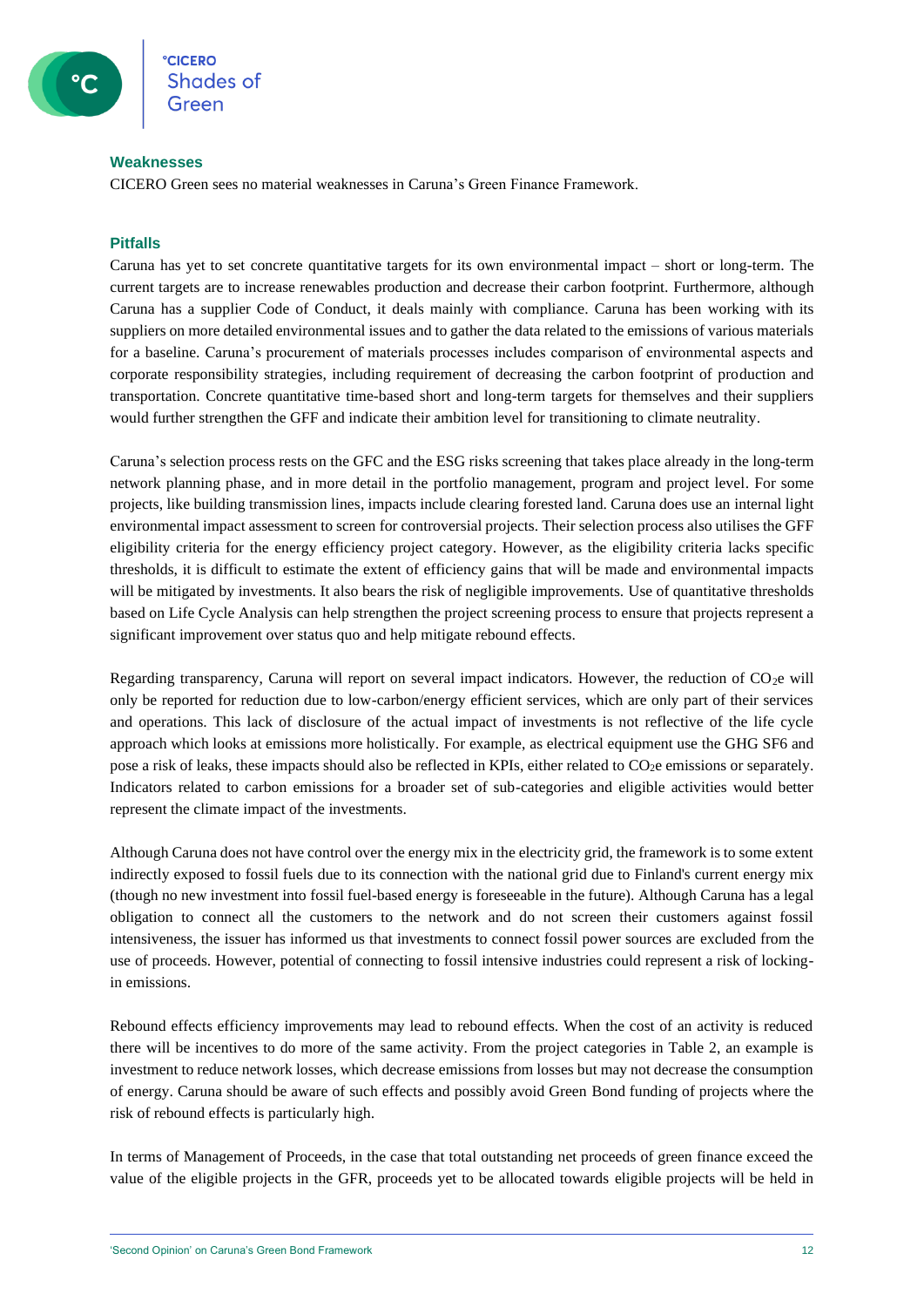

°cicero<br>Shades of<br>Green

accordance with Caruna's liquidity management policy and managed as such. In the case that this liquidity management policy utilises different criteria than the GFF, this constitutes a risk.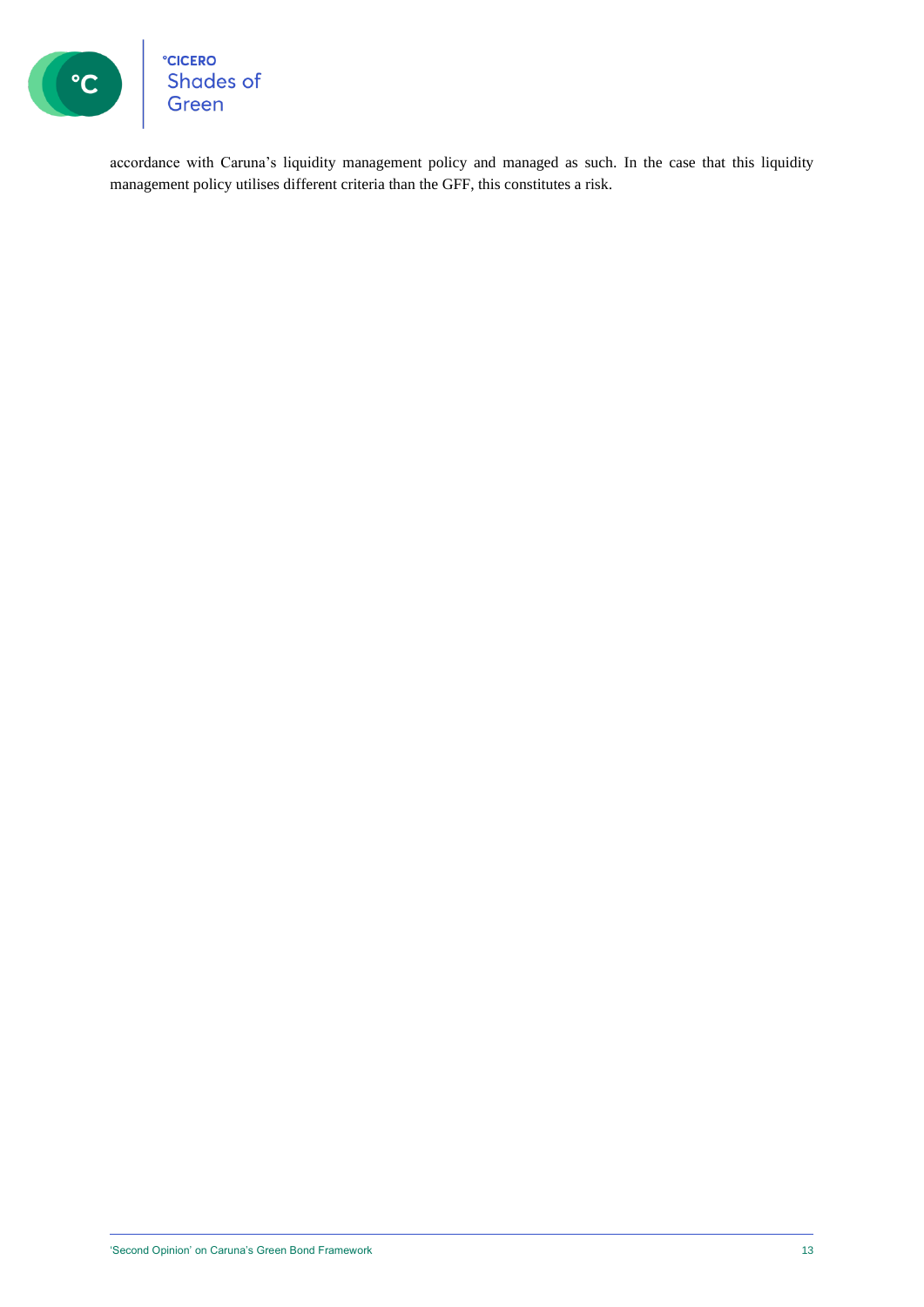

 $\circ$ 

# **Appendix 1:**  Referenced Documents List

| Number | Document Document Name                                            | Description                                                                                                                                                             |
|--------|-------------------------------------------------------------------|-------------------------------------------------------------------------------------------------------------------------------------------------------------------------|
| 1      | Caruna Green Finance Framework,<br>Dated May 21, 2021             | <b>Green Finance Framework</b>                                                                                                                                          |
| 2      | <b>Corporate Responsibility Framework</b><br>Dated April 16, 2021 | Document summarizing the governance structure<br>of<br>and<br>documents related<br>to<br>corporate<br>responsibility                                                    |
| 3      | <b>Caruna Annual Report 2020</b>                                  | Status update on Caruna for 2020                                                                                                                                        |
| 4      | Health, Safety & Environment (HSE) Policy<br>Dated March 03,2021  | Document outlining Caruna's commitment to<br>balanced consideration of responsibility as well as<br>the driving principles (operating principles) in<br>HSE management. |
| 5      | <b>Supplier Code of Conduct</b><br>Dated May 21, 2019             | Document describing the basic principles for<br>conducting business.                                                                                                    |
| 6      | Caruna website caruna.fi                                          | Issuer website                                                                                                                                                          |
| 7      | Caruna Investor Report H1/2020                                    | Annual report to shareholders.                                                                                                                                          |
| 8      | Caruna's role in climate change<br>Mitigation (ppt)               | Powerpoint presentation on climate impact,<br>climate risks, and climate ambitions.                                                                                     |